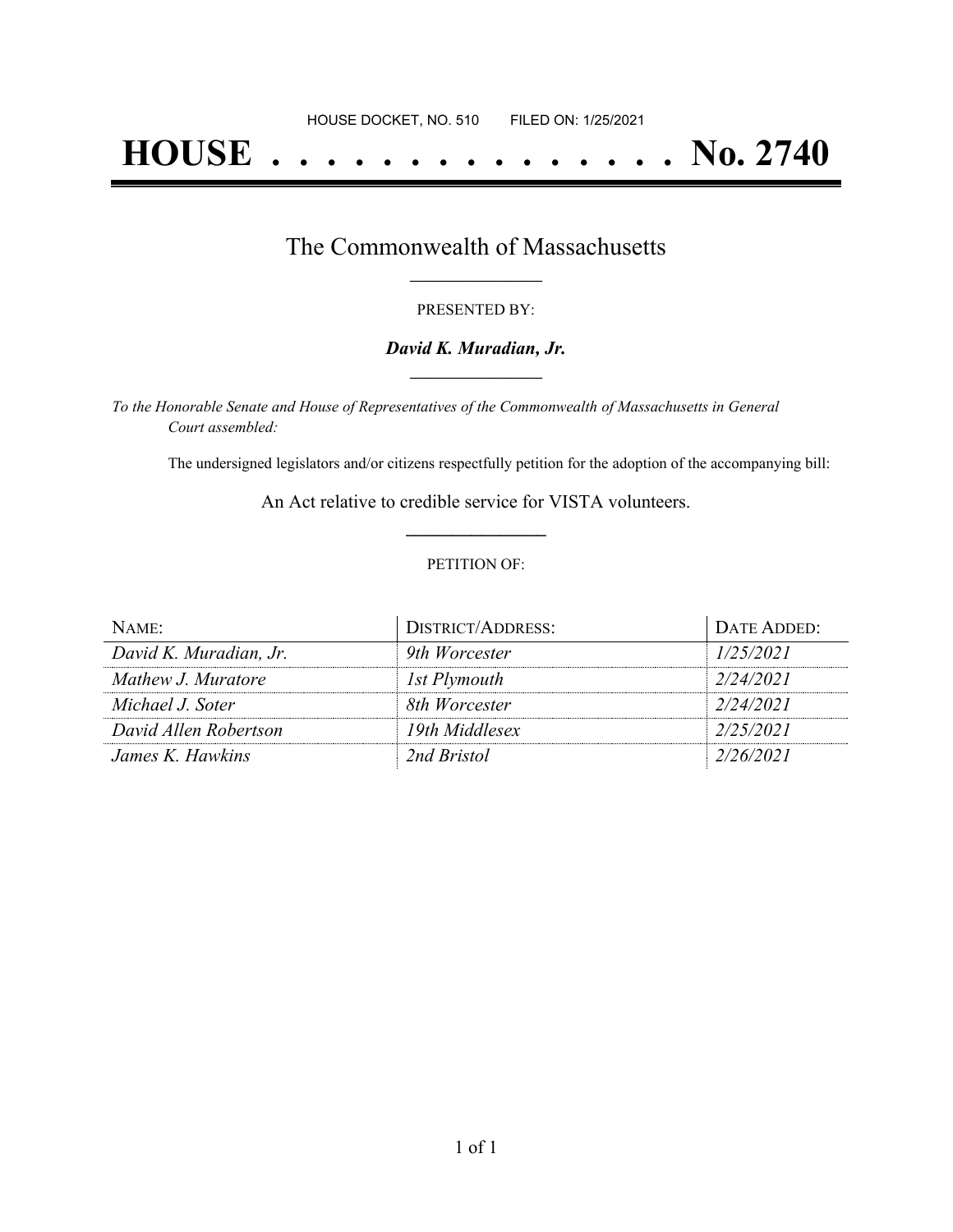## **HOUSE . . . . . . . . . . . . . . . No. 2740**

By Mr. Muradian of Grafton, a petition (accompanied by bill, House, No. 2740) of David K. Muradian, Jr., and others relative to providing credible service for retirement purposes for VISTA volunteers. Public Service.

### [SIMILAR MATTER FILED IN PREVIOUS SESSION SEE HOUSE, NO. *2332* OF 2019-2020.]

## The Commonwealth of Massachusetts

**In the One Hundred and Ninety-Second General Court (2021-2022) \_\_\_\_\_\_\_\_\_\_\_\_\_\_\_**

**\_\_\_\_\_\_\_\_\_\_\_\_\_\_\_**

An Act relative to credible service for VISTA volunteers.

Be it enacted by the Senate and House of Representatives in General Court assembled, and by the authority *of the same, as follows:*

 SECTION 1. Paragraph (r) of subdivision (1) of section 4 of chapter 32 of the General Laws, as appearing in the 2012 Official Edition, is hereby amended by striking, in line 351, the words "to the Peace Corps" and inserting in place thereof the following:- "in an approved federal service program".

 SECTION 2. Said paragraph (r) of subdivision (1) of section 4 of chapter 32 of the General Laws, as so appearing, is hereby amended by inserting, in line 363, after the word "service." the following: - "For the purposes of this paragraph, "a volunteer in an approved federal service program," shall mean a volunteer or volunteer leader under part A of title VIII of the Economic Opportunity Act of 1964, a full-time volunteer enrolled in a program under part A,